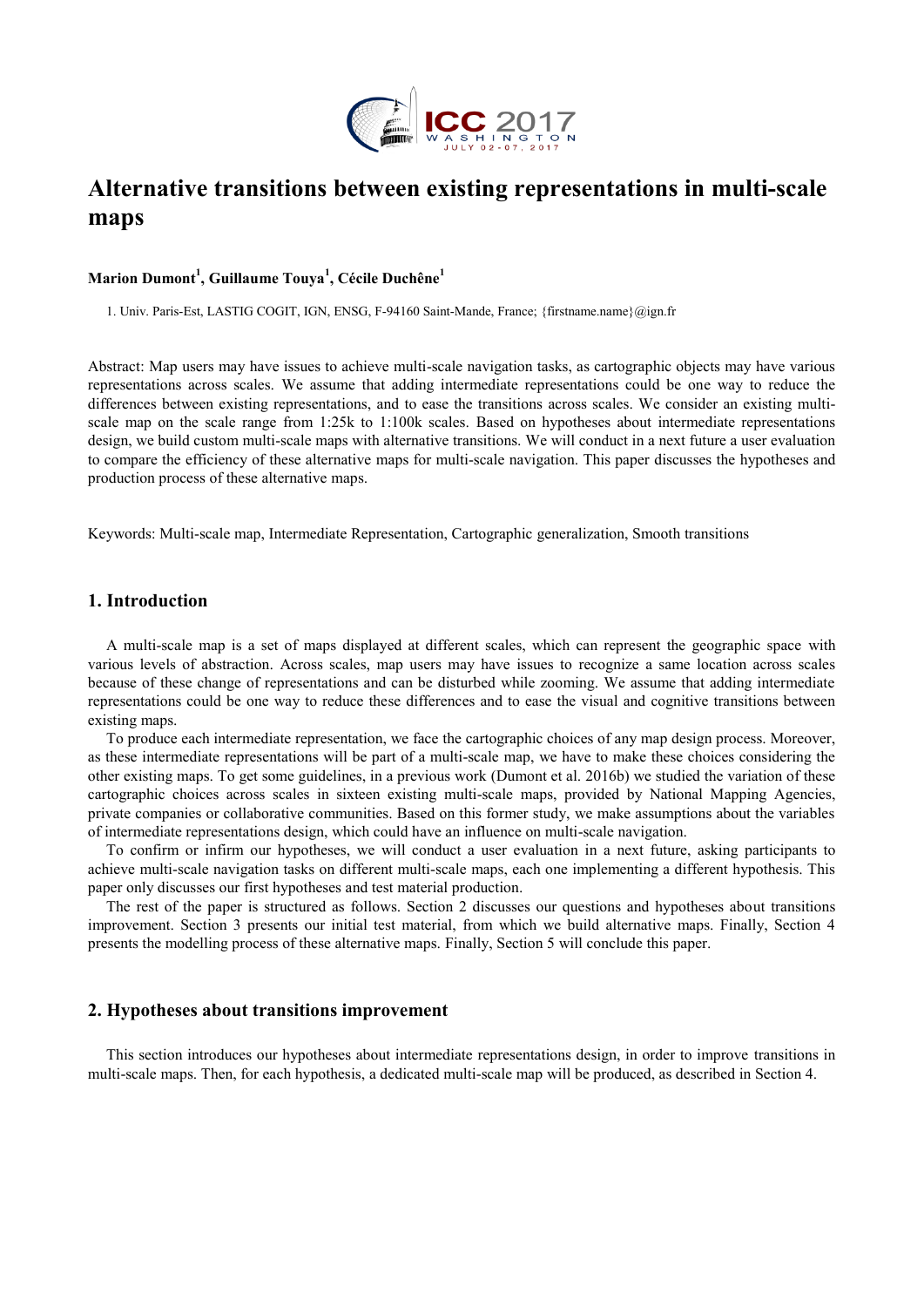#### *2.1 Quantity of intermediate representations*

We wonder if the quantity of intermediate representations influences the multi-scale navigation and which quantity is relevant to improve the transitions between two specific existing representations. Comparing multi-scale maps having a different number of intermediate representations (1, 2 or 3 for instance) may show us the influence of this variable on the multi-scale navigation.

On a different point of view, we could also test a smooth zooming system (van Wijk and Nuij 2003), which enables very short scale gaps even if we only have few intermediate representations. When the user zooms in such system, the current representation is magnified, until the display scale of the next available representation is reached. Comparing such system with a normal zooming, which displays as many scales as available maps, may give us insight about the benefit of smooth zooming.

#### *2.2 Display scales for additional zoom levels*

As highlighted in Dumont et al. (2016b), some multi-scale maps use a same map only magnified at several zoom levels. In these cases, intermediate representations could be used at these existing zoom levels, instead of the current magnified ones, to improve the content transition across scales. In other cases, to simplify transitions between two different maps, we should add zoom levels. Then the question is: how should we choose the display scales of these new zoom levels?

As most producers apply the WMTS standard (Dumont et al. 2016b), we propose to also use it for intermediate levels. Instead of its quad tree structure and the associated quadratic scale progression, we could also divide the studied scale range on equal scale steps. Besides, we could also use 'critical scales' inspired by Ratajski (1967), adding an intermediate representation as soon as an important change of representation is needed. However, the definition of these 'critical scales' could be very time-consuming as we should produce a lot of maps.

Comparing multi-scale maps with the same content, but with different scales sets could give us insights about the influence of the scale evolution on the multi-scale navigation. However, this comparison will need an important scale range, to obtain sufficiently different multi-scale maps and measure something relevant.

#### *2.3Transitions between levels of abstraction*

Depending on the map scale and purpose, the level of abstraction defines the semantic level of detail with which the geographic space is described (Mackaness 2007). The transitions between maps with a different level of abstraction could be very disturbing for the user, as the visual changes are quite important. This way, the Figure 1 shows four different levels of abstraction for settlement areas: individual buildings, urban blocks, urban areas and city point symbols.



**Fig. 1.** A same geographic object may have very different representations across scales, as these settlement areas (Source: ICGC Catalonia)

In a previous study (Dumont et al. 2016b), we identify interesting patterns of 'mixed representations', which could help to smooth direct transitions. For instance, the Figure 2 shows alternatives to direct transitions between individual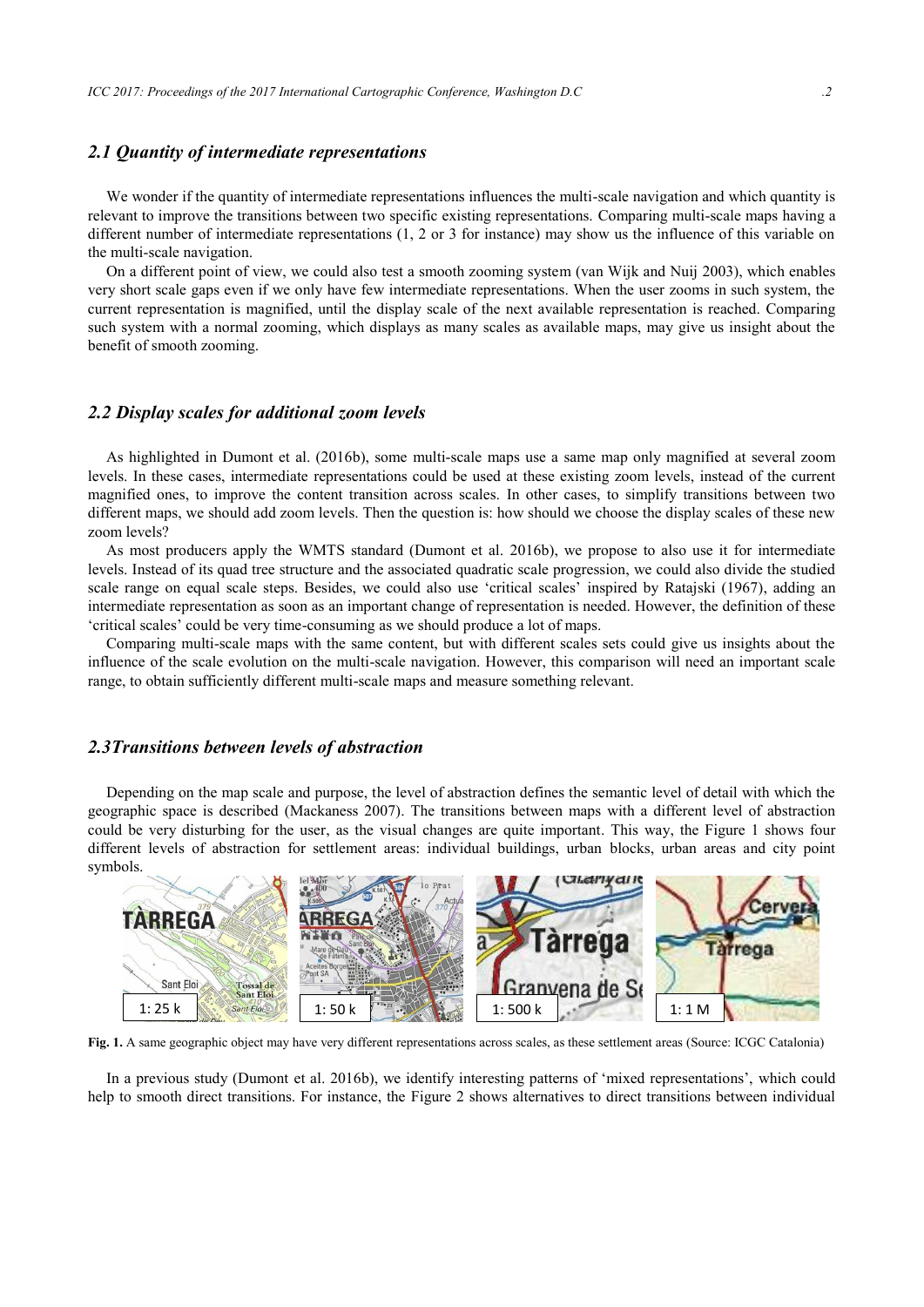buildings and urban areas: a progressive aggregation into urban blocks or a superimposition of individual buildings and urban areas, which visually explicit the relationships between the two levels of abstraction. Comparing multi-scale maps implementing these different patterns could help us to get insight on the benefits brought by such mixed representations.



**Fig. 2.** The three different patterns of transitions between two different levels of abstraction of settlement areas: direct transition between individual buildings and urban areas, transition by progressive aggregation into urban blocks, transition by superimposition of urban areas under individual buildings (Source: Dumont et al. 2016b)

# *2.4 Generalization Process*

Once the scale and the level of abstraction of the intermediate representation have been chosen, the choice of the generalization process still remains. To produce consistent intermediate representations, this process should take into account the existing representations at smaller scale (Girres and Touya 2014). Then when possible, continuous generalization operators (van Kreveld 2001) could be used to produce smooth geometric transitions.

We assume that preserving landmarks (Elias 2003) and spatial patterns (Mackaness and Edwards 2002) could help the user in his multi-scale navigation task. We thus want to test if keeping these objects in intermediate representations could improve the transitions.

We also want to test if relevant generalization processes for mono-scale map also works for multi-scale maps, as for instance the agent-based generalization processes (Ruas and Plazanet 1996; Barrault et al. 2001; Duchêne et al. 2012), or if some inconsistencies appear when using it at several scales.

## **3. Initial Material**

To produce our custom multi-scale map, we choose as initial situation the "Scan Express multi-scale map", produced by the French National Mapping Agency. This multi-scale map uses a similar style at all scales, which ensures a homogeneous symbolization. However, as the different maps have been derived from different databases, some inconsistencies appear. For instance, Figure 3 shows a salient highway which changes color across scales. We choose to correct these inconsistencies in existing maps, to avoid their influence on task performances during the test. After checking on the study area, the existing maps were found consistent in terms of content.

To limit the time of map making and the quantity of variables to test, we choose to only consider the scale range between 1:25k and 1:100k. Three cartographic datasets exist on this scale range, produced at 1: 25k, 1: 50k and 1: 100k scales. An extract of these maps are presented in Figure 3. We only use the following geographic themes of topographic maps: land use, hydrography, roads, settlement areas and place names. This initial multi-scale map will be included in the user evaluation to serve as reference and confirm (or infirm) our hypotheses about transitions improvements.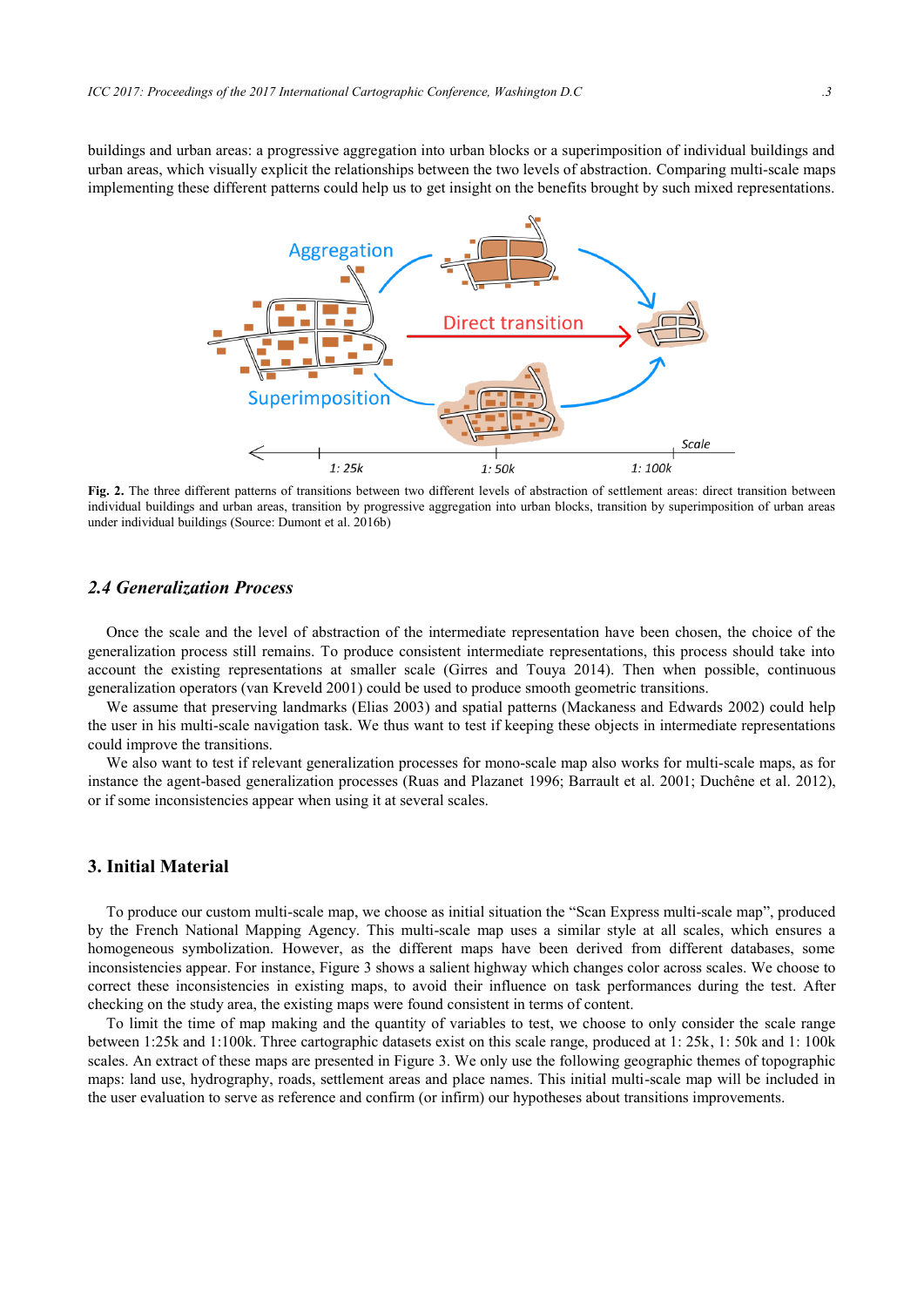

**Fig. 3.** Extract of the existing maps respectively produced at 1:25k, 1:50k and 1:100k, from the Scan Express multi-scale map (Source: IGN France)

# **4. Production of Alternative Transitions**

This section describes the processes used to build each custom multi-scale map, called an "alternative" to the reference multi-scale map. To enable the comparison between alternatives and the reference multi-scale map, we use the existing datasets at 1:25k and 1: 100k scales to produce them. However, to limit the constraints on intermediate representations design, we choose not to use the initial dataset at 1:50k in the alternatives. Then in each alternative, we derive several intermediate representations, depending on the hypothesis to test.

We only discuss about the algorithm we use to produce alternative maps, so we do not discuss about quantity and display scales of intermediate representations in this part. Besides, we particularly focus on the simplification of roads and settlement areas, as they are very salient cartographic themes. Due to generalization, these objects may have very different representations across scales.

### *4.1 Transitions between roads representations*

Concerning roads, we identified the simplification of complex intersections as a key issue for smooth transitions. We want to test if adding a typified version of these complex intersections as an intermediate representation could improve the multi-scale navigation. The production of this alternative requires a process to detect and typify such complex intersections (Touya 2010). More globally, we also use a selection process (Touya 2010) to generalize roads in intermediate representations. If needed, continuous roads simplification such as proposed in Nöllenburg et al. (2008) can also be helpful to produce smooth geometric changes across scales.

# *4.2 Transitions between settlement areas representations*

#### **4.2.1 Mixed representations**

The representation of settlement areas may be even more heterogeneous across scales as shown in Figure 1. We want to test if mixed representations may improve a direct transition between maps with different levels of abstraction, as in our case study, between individual buildings at 1:25k scale and urban areas at 1:100k scale. We produce an alternative with a transition by aggregation of individual buildings into urban blocks. To build a progressive block covering across scales, we use an automatic process (Touya and Dumont 2017), based on buildings classification. Then, we also produce an alternative with a transition by superimposition of urban areas under all individual buildings. As remaining buildings in these two alternatives may need to be simplified, we also use a building typification process inspired by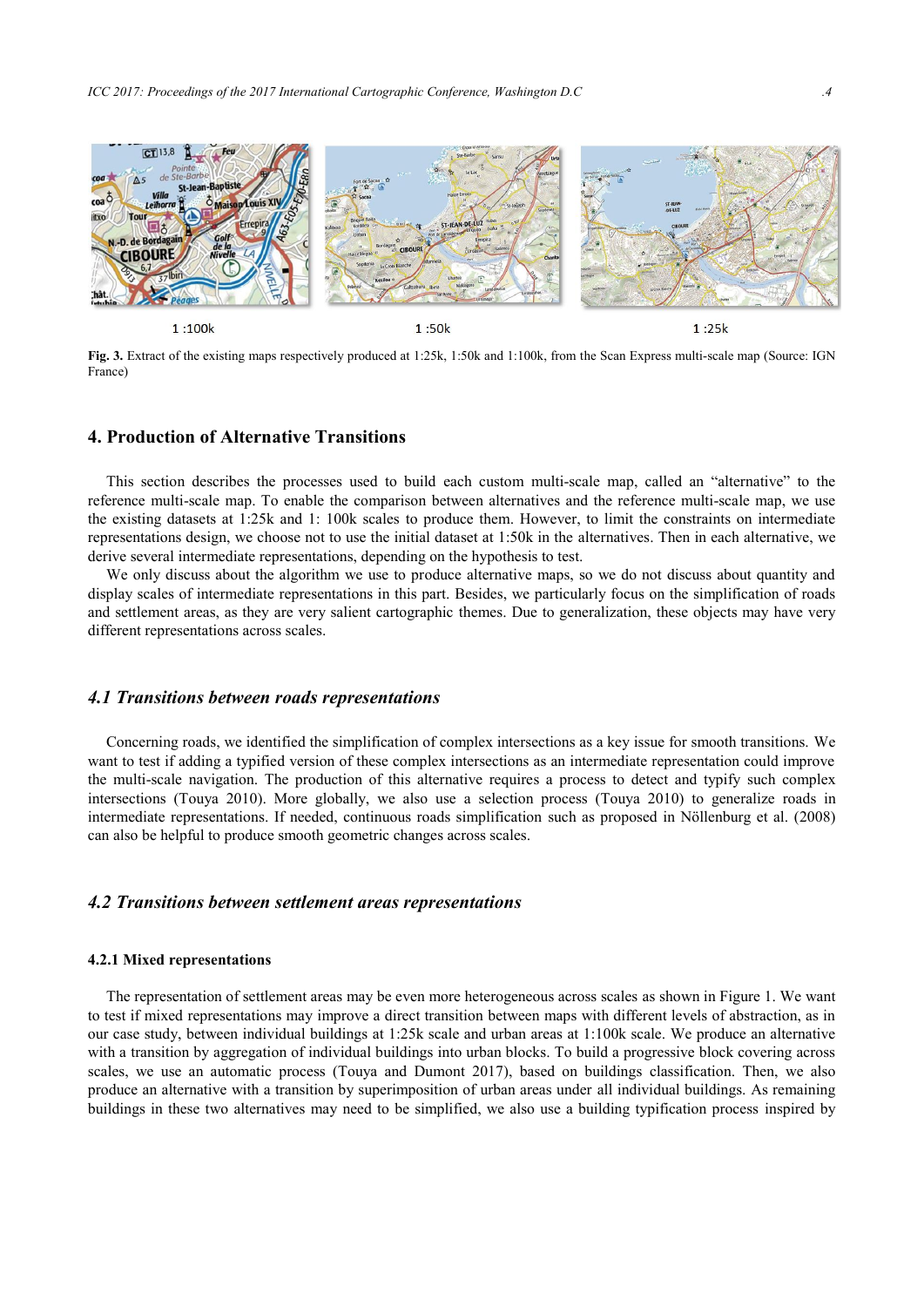Burghardt and Cecconi (2007). Comparing the performances obtained with these three different alternatives may highlight the benefits and disadvantages of each pattern for smooth transitions across scales.

#### **4.2.2 Landmarks and spatial patterns**

We assume that preserving landmarks (Elias 2003) and spatial patterns (Mackaness and Edwards 2002) while generalizing may help the user to navigate across scales. To test the impact of landmarks, we build an alternative using the previous transition by aggregation, while keeping the buildings landmarks on top of urban blocks. To identify landmarks, we use an automatic process (Touya and Dumont 2017), adapted from (Elias 2003) with specific indicators for buildings (semantic nature, size, shape, localization etc.). Comparing these two alternatives with and without landmarks may highlight the efficiency of keeping landmarks for the multi-scale navigation.

To test the influence of spatial patterns, we build an alternative with a typification process inspired by Burghardt and Cecconi (2007), which preserves such spatial structures. In this case, we could compare this alternative with the initial situation or with another alternative using generalization processes that do not particularly preserve visual patterns. As the typification may not be sufficient to solve all the spatial conflicts at smaller scales, we fill urban blocks where building density is too high.

#### **4.2.3 Agent-based generalization processes**

Besides, we also build an alternative with an agent-based generalization processes previously used with success for static maps (Ruas and Plazanet 1996; Barrault et al. 2001; Touya and Duchêne 2011; Duchêne et al. 2012), to test if it obtains results with the same quality at different scales.

#### *4.3 Evaluation of intermediate representations*

To individually evaluate each intermediate representation, we first can apply generalization evaluation methods for static maps (Bard and Ruas 2005; Mackaness and Ruas 2007). In addition, we should evaluate them regarding the whole multi-scale maps, measuring the variation of some indicators across scales, such as the visual complexity with clutter measures (Dumont et al. 2016a) or the amount of information with analytical measures (Harrie et al. 2015).

Then, to evaluate a whole alternative, we will conduct a user evaluation, asking participants to achieve a usual multiscale navigation task. Each participant will have to realize this task on the different alternatives. Then, comparing the tasks performances between alternatives, for instance the time and accuracy of tasks achievement, we will get insight about the benefits of each alternative for multi-scale navigation improvement.

### **5. Conclusion**

In this paper, we discuss our hypotheses about intermediate representations design. Considering an existing multiscale map on the scale range from 1:25k to 1:100k, we discuss the production of alternative transitions. In a next future, we will conduct a user evaluation, asking participants to achieve multi-scale task on these multi-scale maps. The comparison of performances between alternatives will give us insights about the benefits of each alternative for multiscale navigation improvement.

Building such intermediate representations raises more issues, considering the number of needed intermediate representations and their relative display scales, which could also be tested in a user evaluation. Besides, for each intermediate representation, the parameterization of generalization process should be studied, regarding the existing maps and in order to obtain progressive changes across scales.